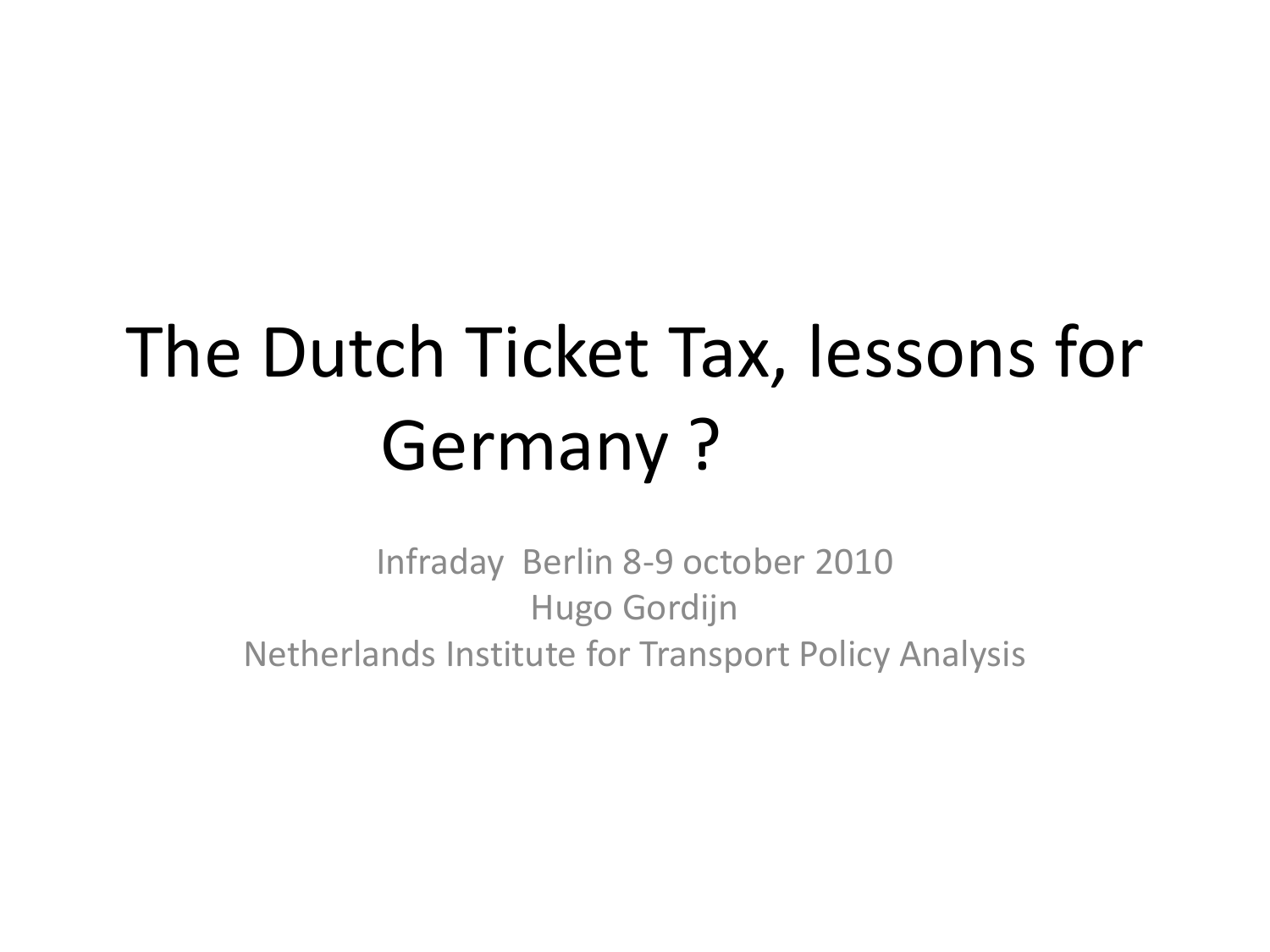## **History**

- New Government, Christian-democrats/socialist,
- New ambitions, environment, sustainable
- Financed by yet untaxed Polluters: Aviation
- Financial target fixed : 350 M-Euro
- Details : to be fixed
- Additional research showed : no tax on Freight, Nor on Transfer, otherwise killing your hub.
- Euro 11,25 European trips, ICA 45 Euro.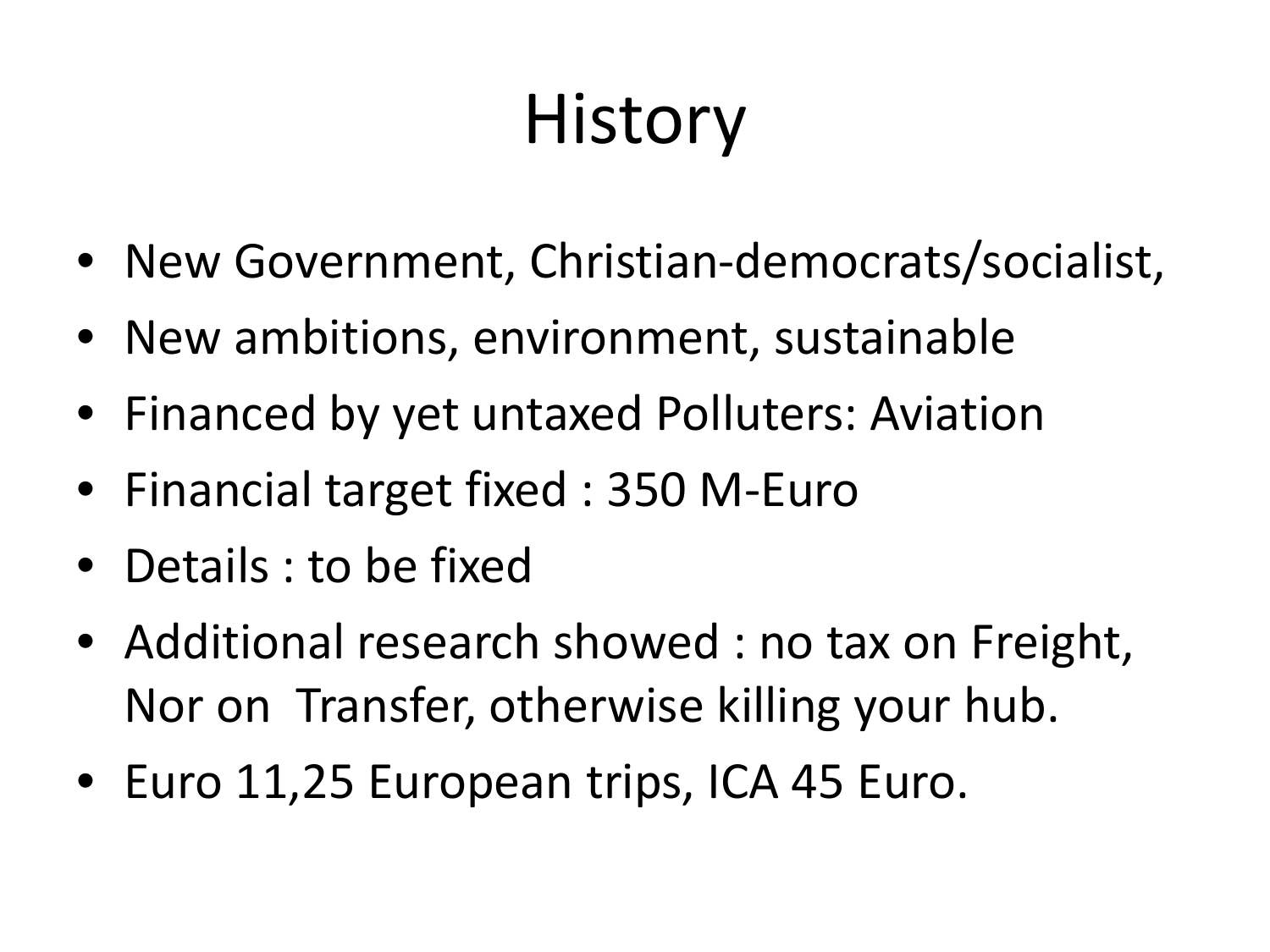## **History**

- Introduction 1 july 2008
- Summer 2008 : Credit-crunch
- Tourist industry : big losses, empty hotels
- KLM : 1 million travellers gone
- Weeze : Number of dutch travellers doubled
- April: Recovery package : tax will be nullified
- Abolished 1 july 2009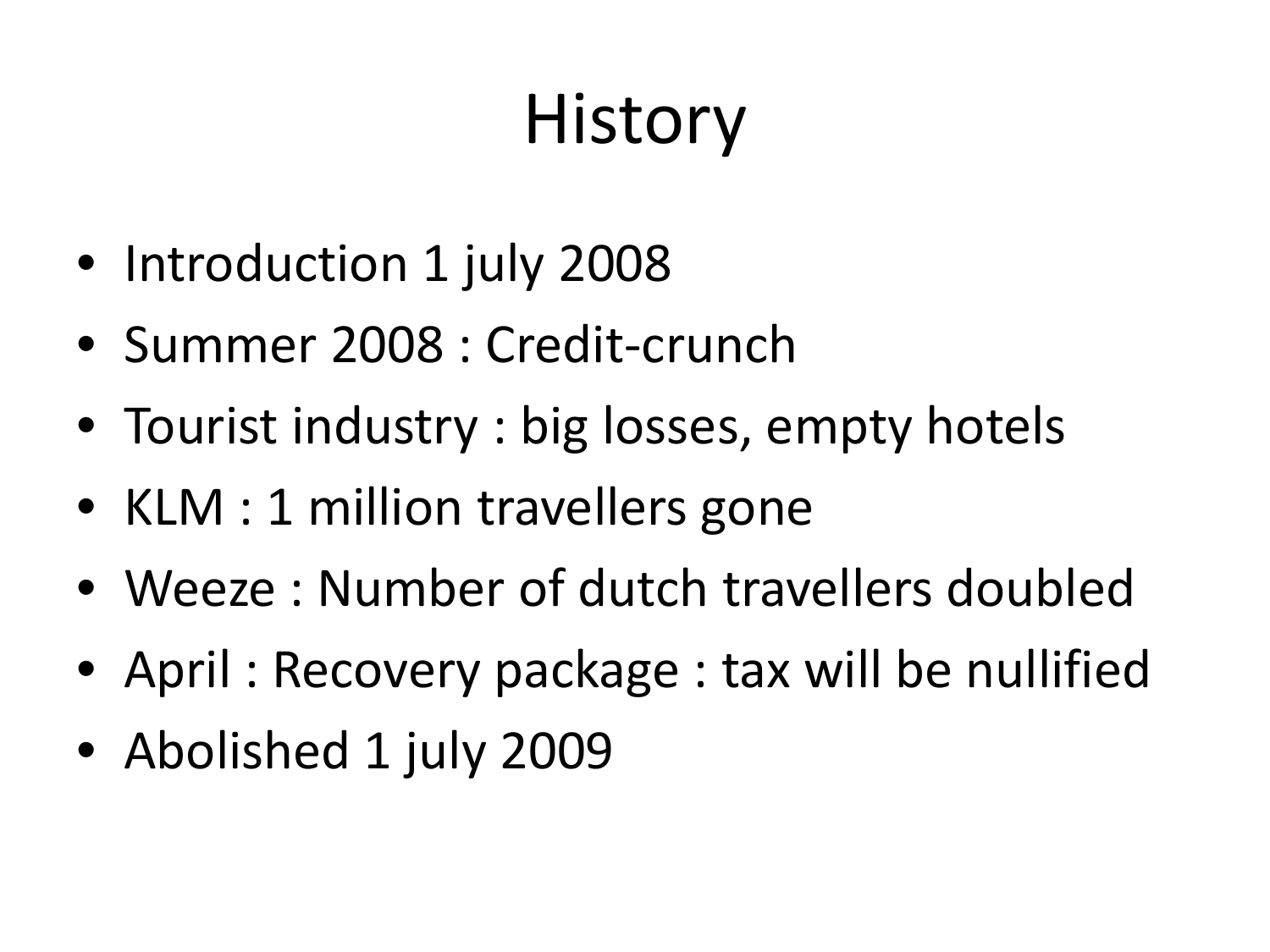## Evaluation ex-ante

• SEO/Significance made a series of calculations

Variant 1E-B (Euro 12,50 resp 47,50) after full implementation in 2011, mean effect of 4 WLO-scenario's :

- Schiphol
	- $-$  passengers  $-8\%$  OD  $-10\%$  transfer  $-5\%$ – Business OD – 6 % transfer –4 %
	- $-$  Non business  $0D-13\%$  transfer  $-5\%$
	- movements –8 %
	- Regional airports –12 %
- What did lost passenger do?
	- More Train/Car : 10%
	- No journey : 40%
	- Other Airports : 50%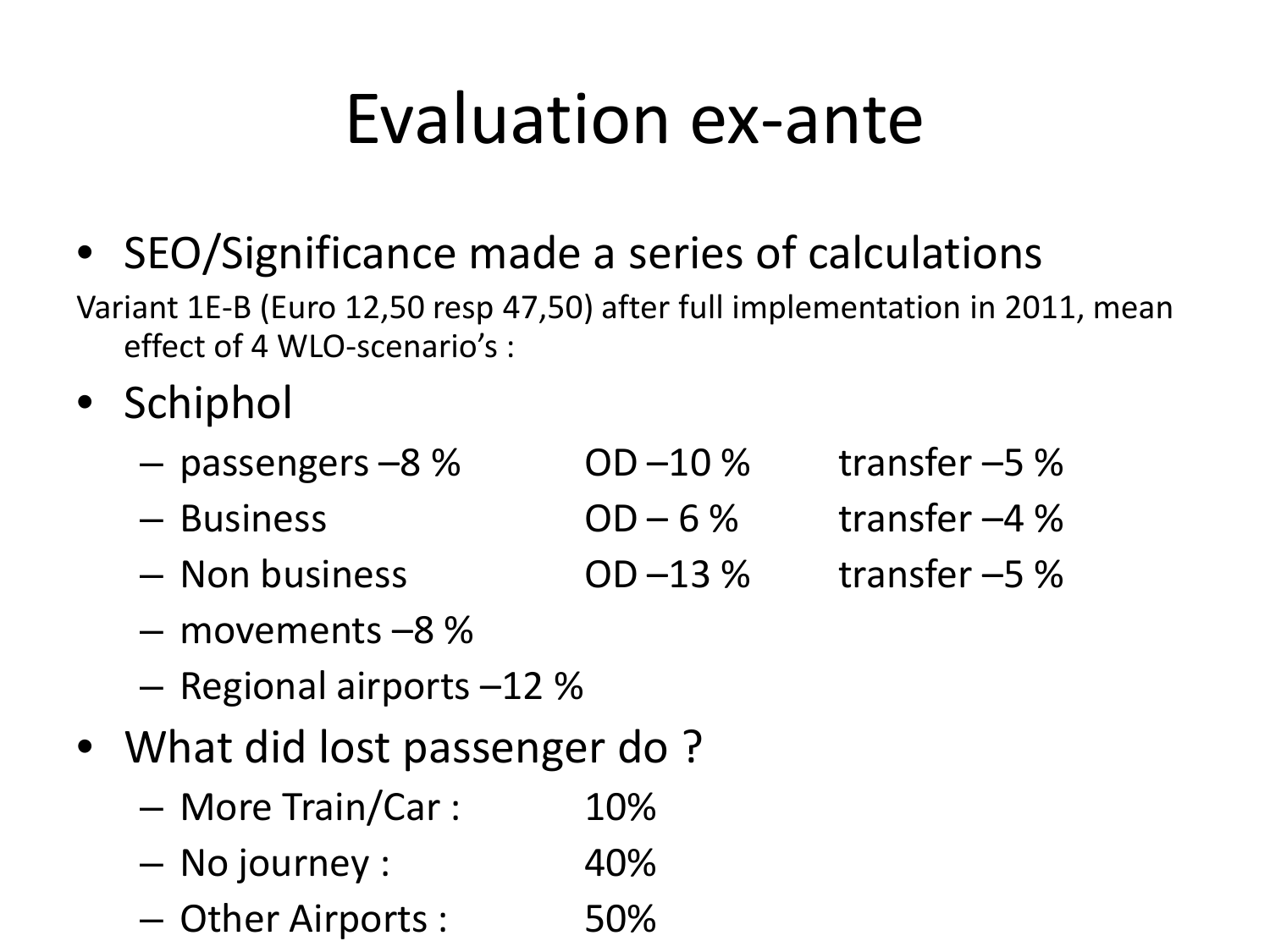## Data

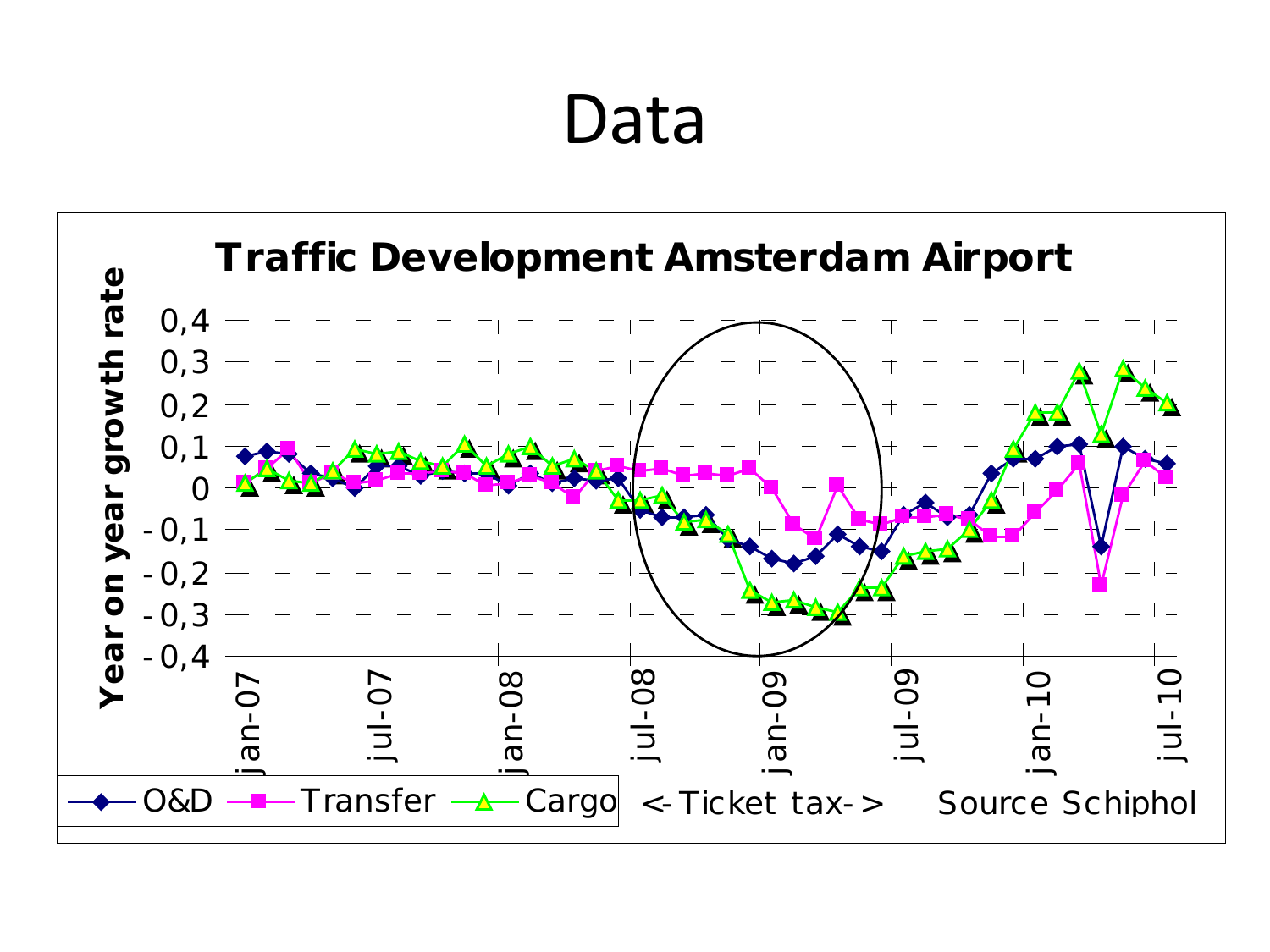## Regional airports

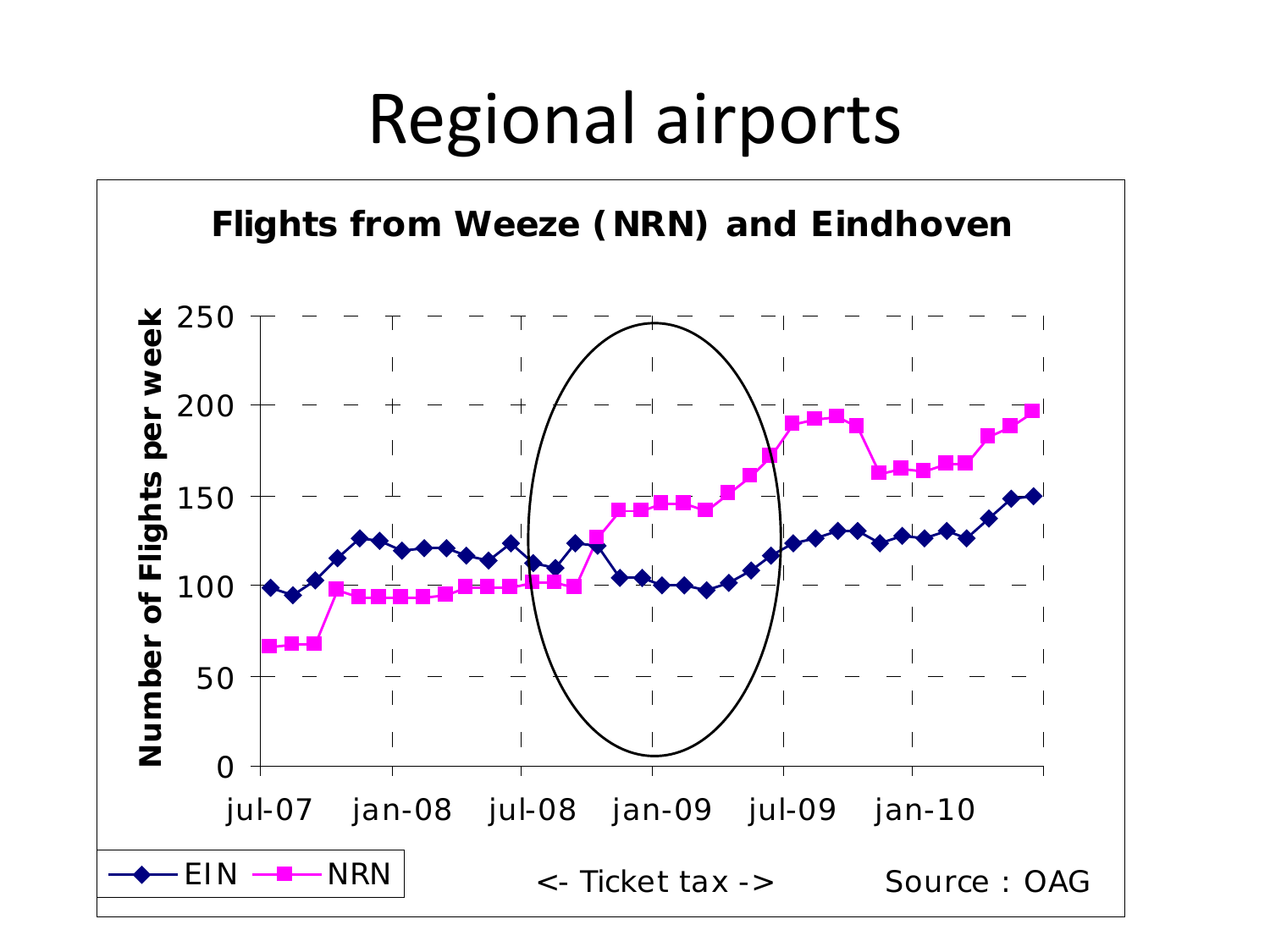### Credit crisis effect on aviation

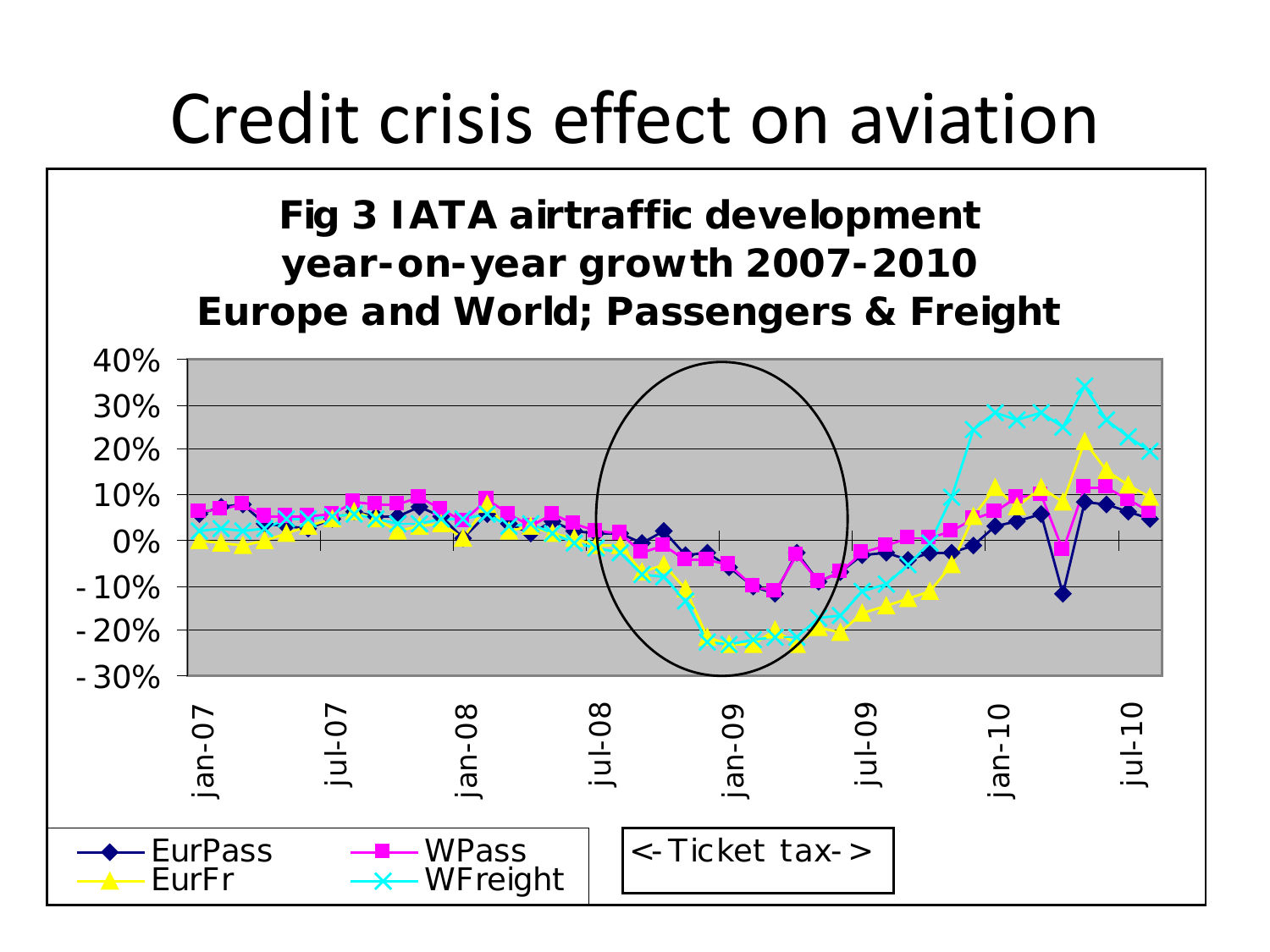### Airport Choice

**Fig 4 Decisive factors for airport choice Source: KiM Airport Choice Survey 2010**

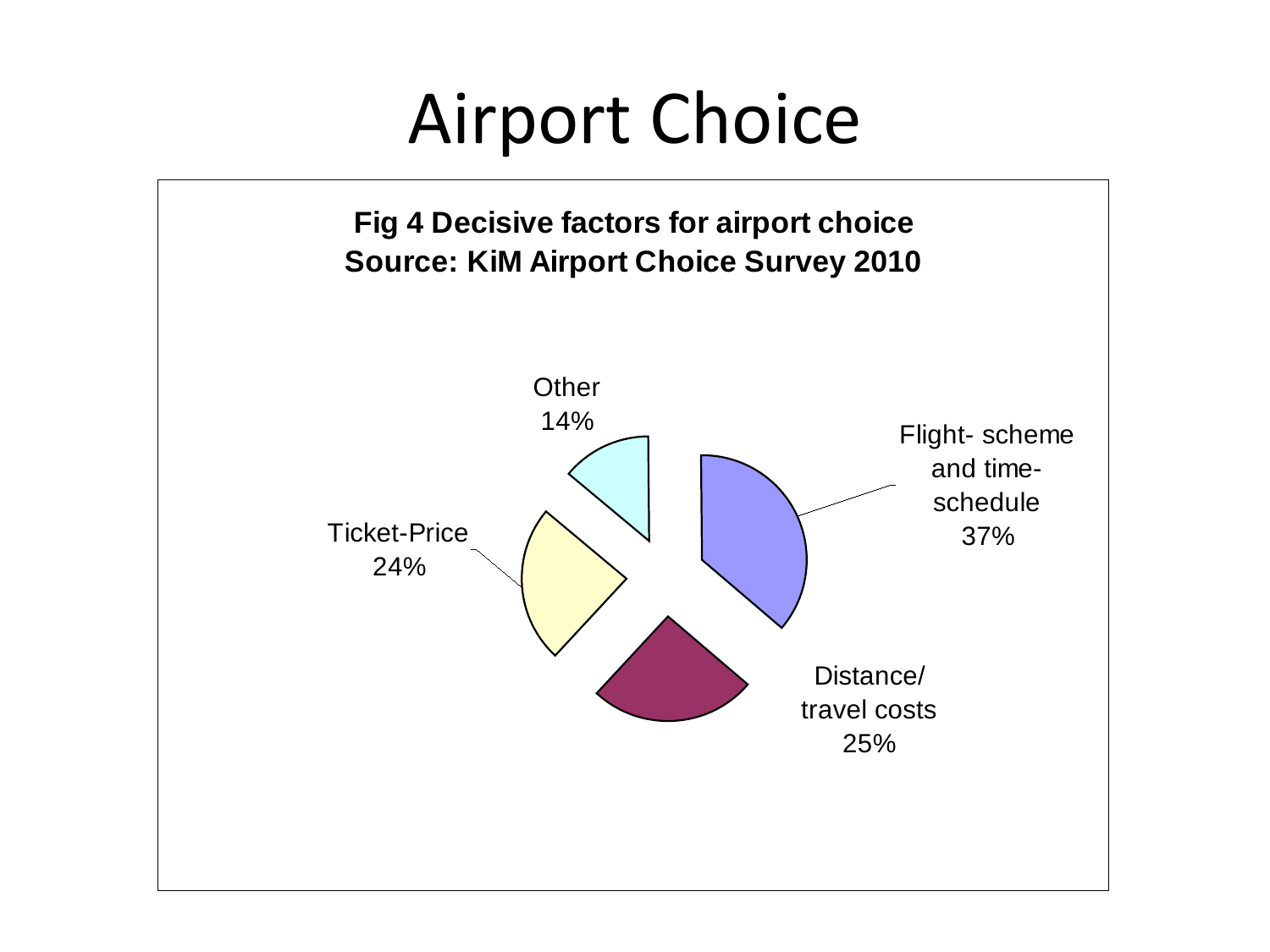### Consumer behavior

Source : Steverink, 2010

The cognitive Decision Sequence:



#### Information Requirements:

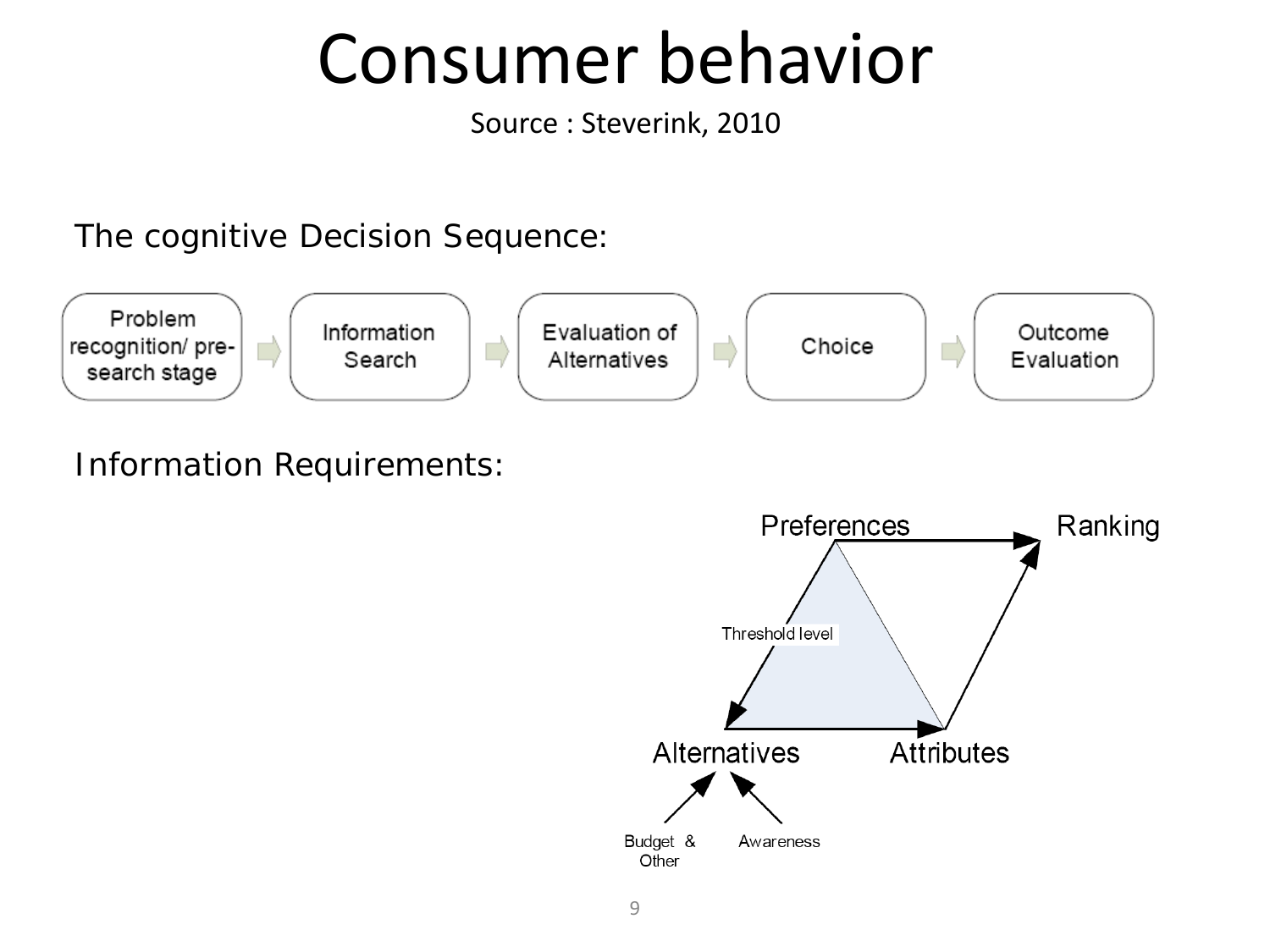## (Im)perfect information:Awareness

**Awareness Eindhoven airport by Corop-region** 



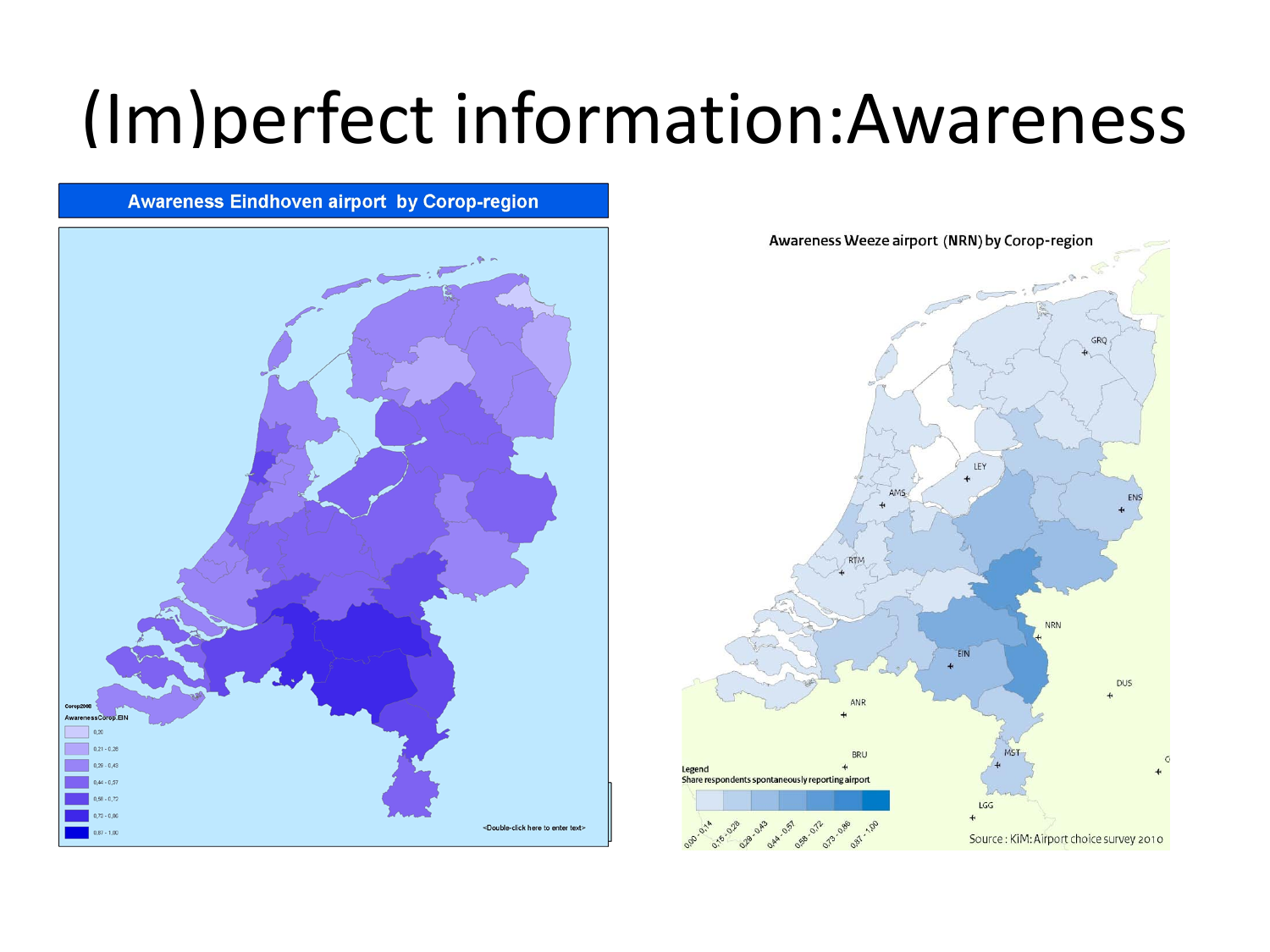### Effect Ticket Tax

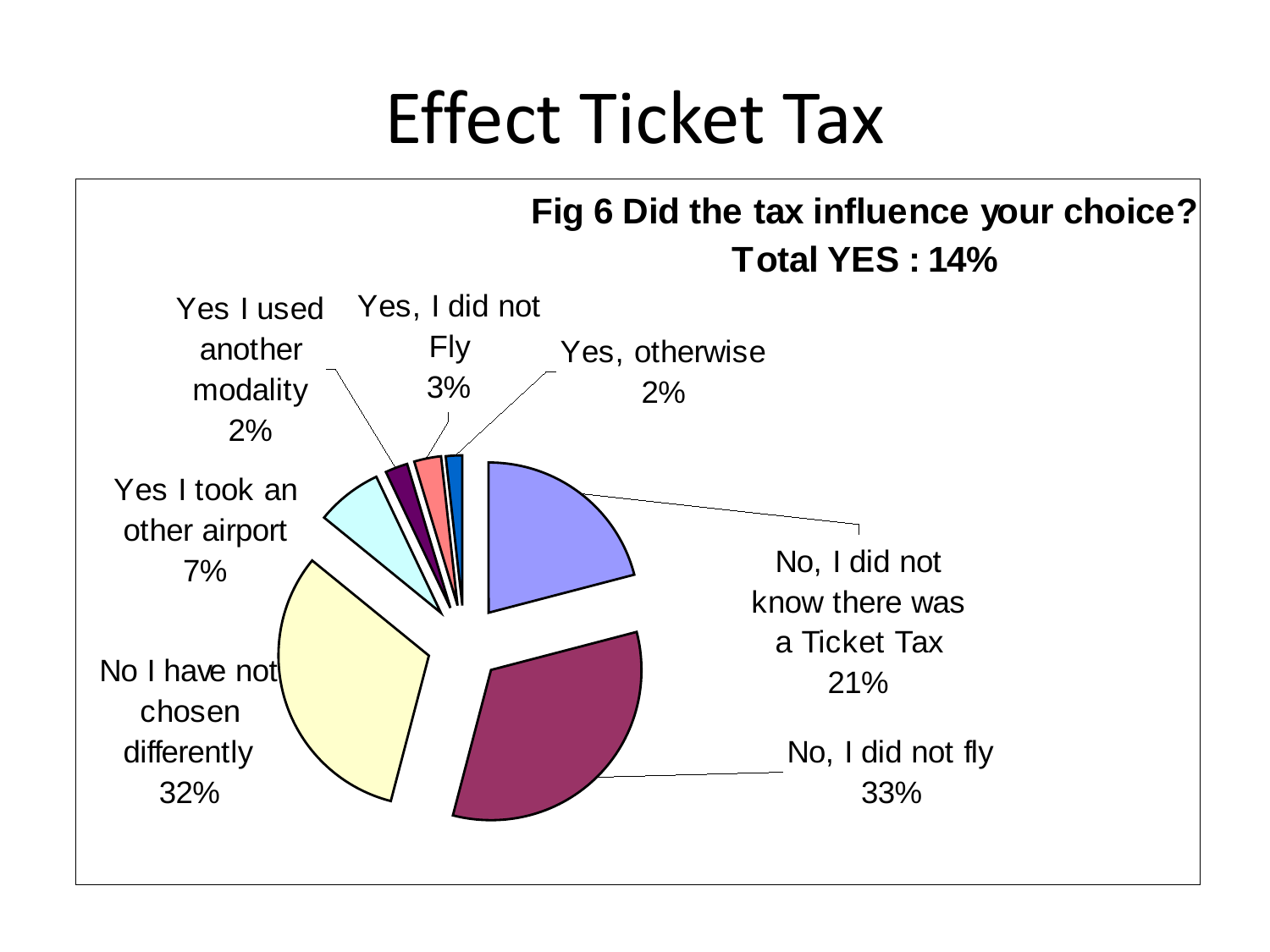## Alternative choice



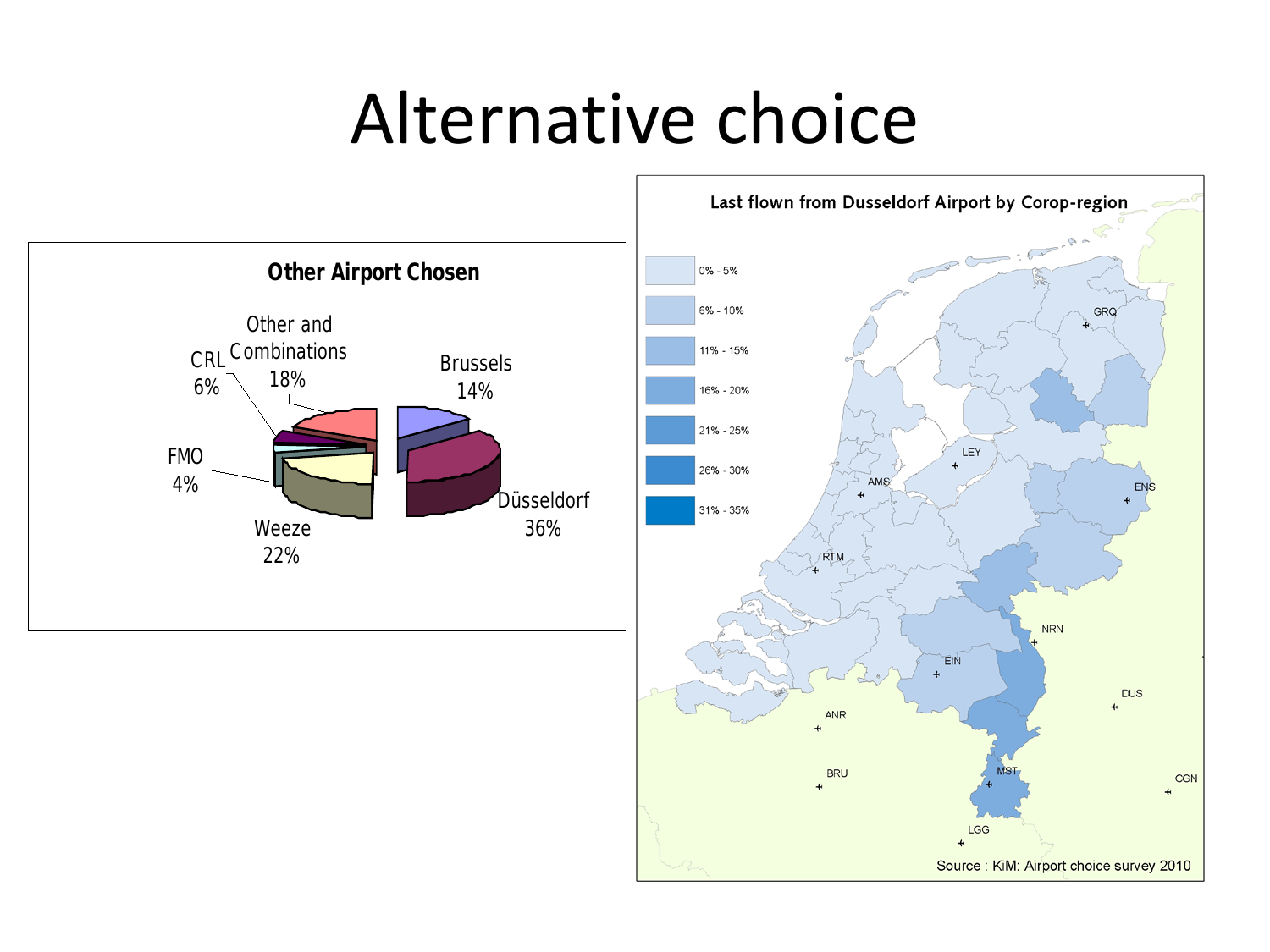## Accessibility of Dutch airports for German citizens

- 2 2,5 million Germans live closer to NL-airport
- Embden to Bentheim, but GRQ and ENS very small / no operations
- EIN to far for 8 Euro, but NLcitizens will come back
- MAA (30 km from Aachen) serious chances
- AMS DUS: ICA passengers will partly shift back
- See Grimme / Veldhuis



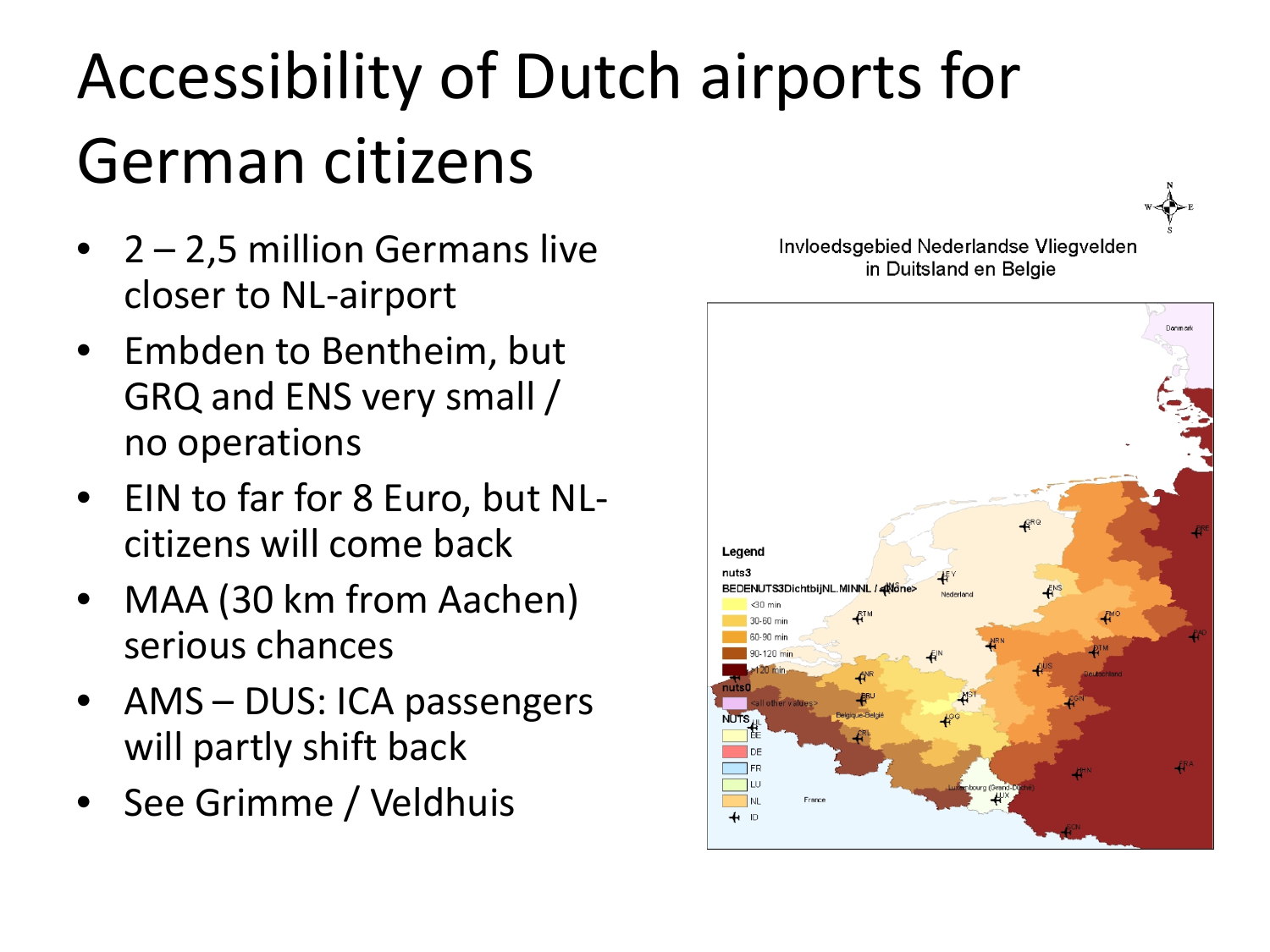## Other countries

- UK 1994: Air Passenger Duty (now 1-55 Pound)
- France 2006: Solidarity tax  $(1 - 40$  Euro)
- Malta tax (12 / 23 Euro) abolished in 2008
- Denmark repealed 2007
- Sweden 2006: shelved
- Belgium 2008: shelved
- Ireland 2009 : (2 10 Euro) Ryanair withdrew planes
- Germany 2010 (8- 45 Euro) decided ?
- EU (2012) ETS, international opposition
- ICAO in discussion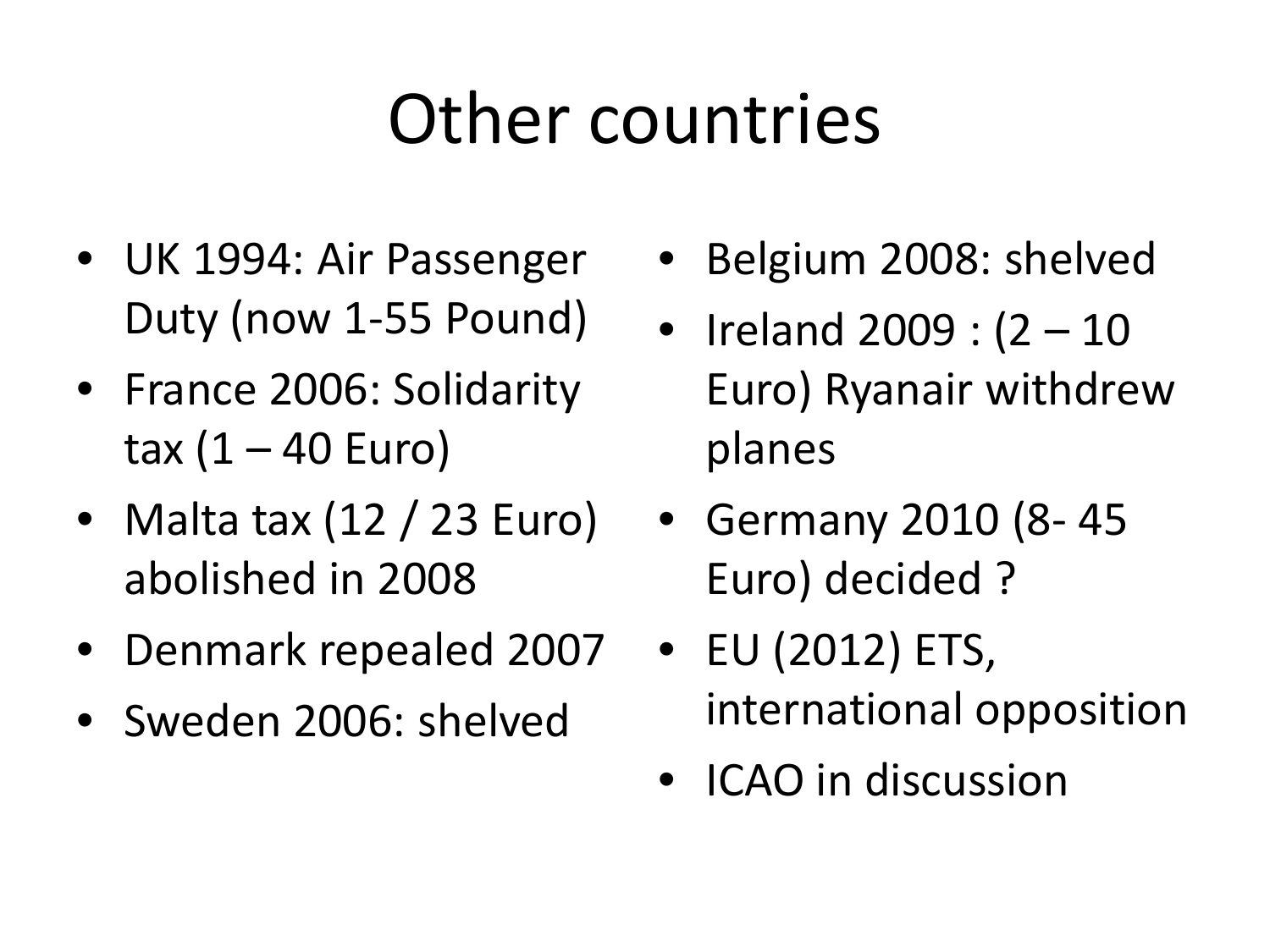# Effects of Ticket Tax : Preliminary Conclusions

- A unilateral tax has effects on airport choice and propensity to fly. In the dutch case both about 7%.
- The effects are strongly related to the location of alternative airports.
- Awareness of the tax and of alternative airports is an important aspect explaining the speed of adaptation.
- The effects of Introduction and Abolishment of the tax are not symmetrical due to structural effects on awareness, experience and habit-formation.
- Reactions of airlines (new routes or lost destinations) can have a structural effect.